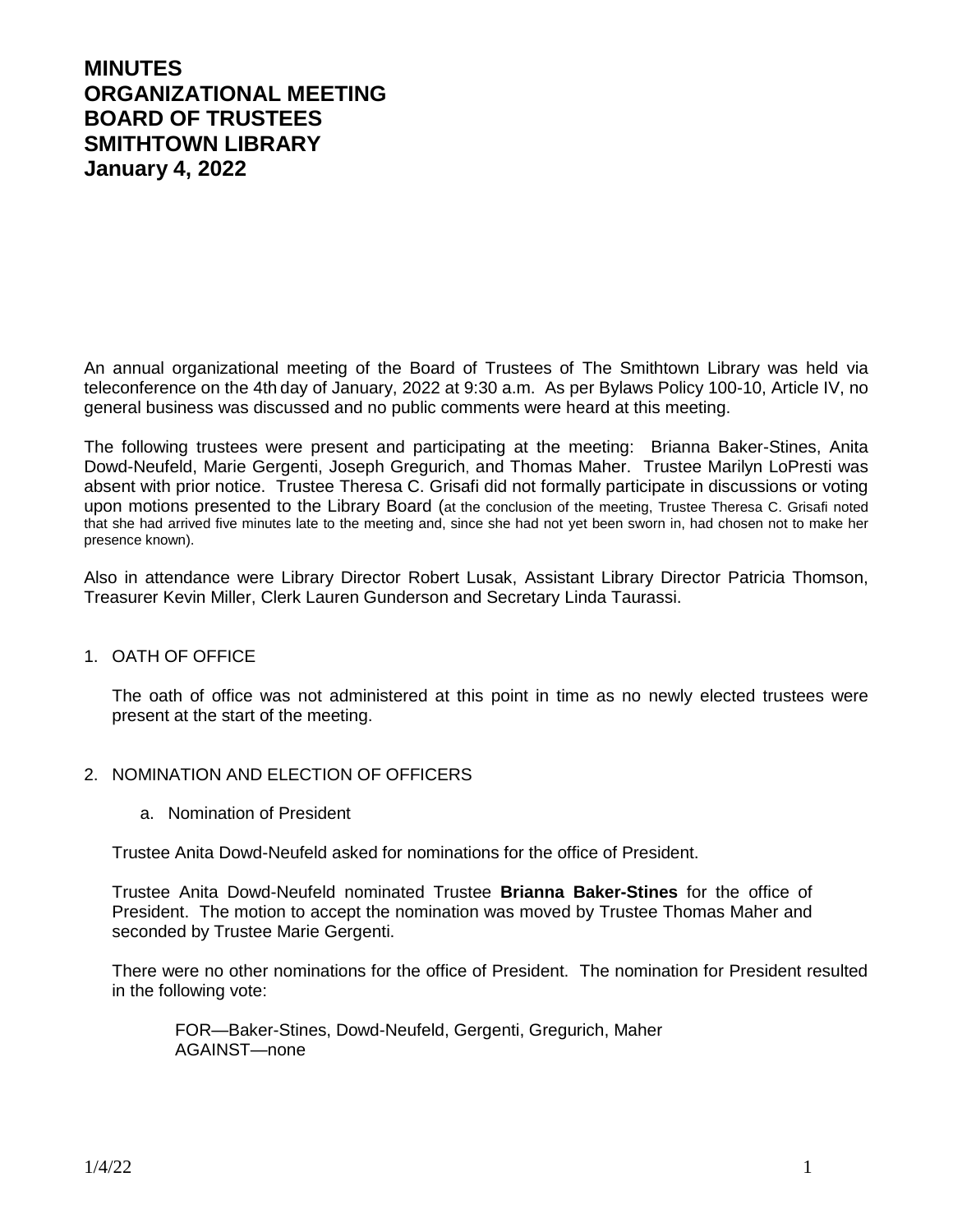b. Nomination of Vice President

Trustee Anita Dowd-Neufeld asked for nominations for the office of Vice-President.

Trustee Anita Dowd-Neufeld nominated Trustee **Thomas Maher** for the office of Vice-President. The motion to accept the nomination was seconded by Trustee Brianna Baker-Stines.

There were no other nominations for the office of Vice-President. The nomination for Vice-President resulted in the following vote:

FOR— Baker-Stines, Dowd-Neufeld, Gergenti, Gregurich, Maher AGAINST—none

## 3. APPOINTMENT OF SECRETARY

Trustee Anita Dowd-Neufeld moved to accept adoption of the following resolution:

*RESOLVED, that the Board of Trustees of The Smithtown Library does hereby extend the appointment of Linda Taurassi, effective January 1, 2022, to serve as Secretary to the Board for a period of one year, upon the same compensation and terms as presently in effect.*

The motion was seconded by Trustee Thomas Maher and adopted by a unanimous 5-0 vote.

# 4. APPOINTMENT OF TREASURER

Trustee Anita Dowd-Neufeld moved to accept adoption of the following resolution:

*RESOLVED, that the Board of Trustees of The Smithtown Library does hereby extend the appointment of Kevin Miller, effective January 1, 2022, to serve as Treasurer for a period of one year, upon the same compensation and terms as presently in effect.*

The motion was seconded by Trustee Marie Gergenti and adopted by a unanimous 5-0 vote.

### 5. APPOINTMENT OF CLERK

Trustee Marie Gergenti moved to accept adoption of the following resolution:

*RESOLVED, that the Board of Trustees of The Smithtown Library does hereby extend the appointment of Lauren Gunderson, effective January 1, 2022, to serve as Clerk for a period of one year, upon the same compensation and terms as presently in effect.*

The motion was seconded by Trustee Anita Dowd-Neufeld and adopted by a unanimous 5-0 vote.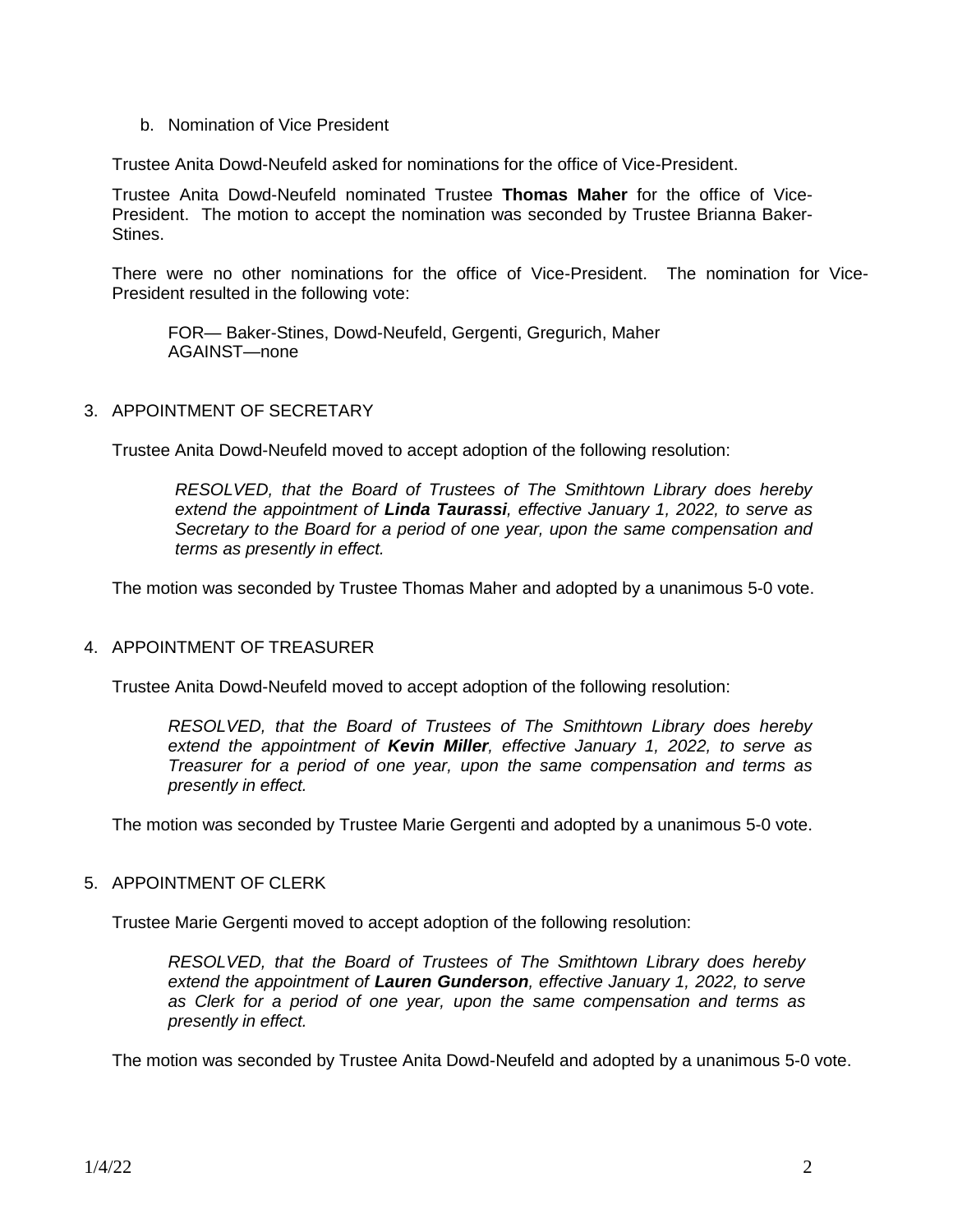## 6. APPOINTMENT OF LIBRARY DIRECTOR AS FINANCIAL CLERK

Trustee Thomas Maher moved to accept adoption of the following resolution:

*RESOLVED, that the Board of Trustees of The Smithtown Library does hereby extend the appointment of Library Director Robert Lusak to serve as financial clerk in accordance with the Library's Financial Management Policy (Section 900-10).*

The motion was seconded by Trustee Marie Gergenti and adopted by a unanimous 5-0 vote

### 7. ESTABLISHMENT OF BANK DEPOSITORIES AND FUNDS AS NECESSARY

Trustee Anita Dowd-Neufeld moved to accept adoption of resolutions "a" and "b":

- a. RESOLVED, that *the Treasurer is hereby authorized to establish a petty cash fund and exchange boxes in the total amount of \$1,400.00.*
- b. *RESOLVED, that the Treasurer is hereby authorized to deposit moneys in the depositories set forth hereinafter in accordance with the Library's Investment Policy (Section 900-40), provided that the total amount deposited in any one of the following depositories listed shall not exceed \$15,000,000.00:*

*Bank of New York Mellon Peoples United Bank, N.A. U.S. Bank First National Bank of Long Island J.P. Morgan Chase Bank*

The motion was seconded by Trustee Marie Gergenti and adopted by a unanimous 5-0 vote

### 8. AFFIRMATION OF PROCUREMENT POLICY

Trustee Thomas Maher moved to accept adoption of the following resolution:

*RESOLVED, that the Board of Trustees of The Smithtown Library does hereby affirm the Library's current Procurement Policy (Section 900-30).*

The motion was seconded by Trustee Anita Dowd-Neufeld and adopted by a unanimous 5-0 vote.

# 9. AFFIRMATION OF INVESTMENT POLICY

Trustee Marie Gergenti moved to accept adoption of the following resolution:

*RESOLVED, that the Board of Trustees of The Smithtown Library does hereby affirm the Library's Investment Policy (section 900-40).*

The motion was seconded by Trustee Anita Dowd-Neufeld and adopted by a unanimous 5-0 vote.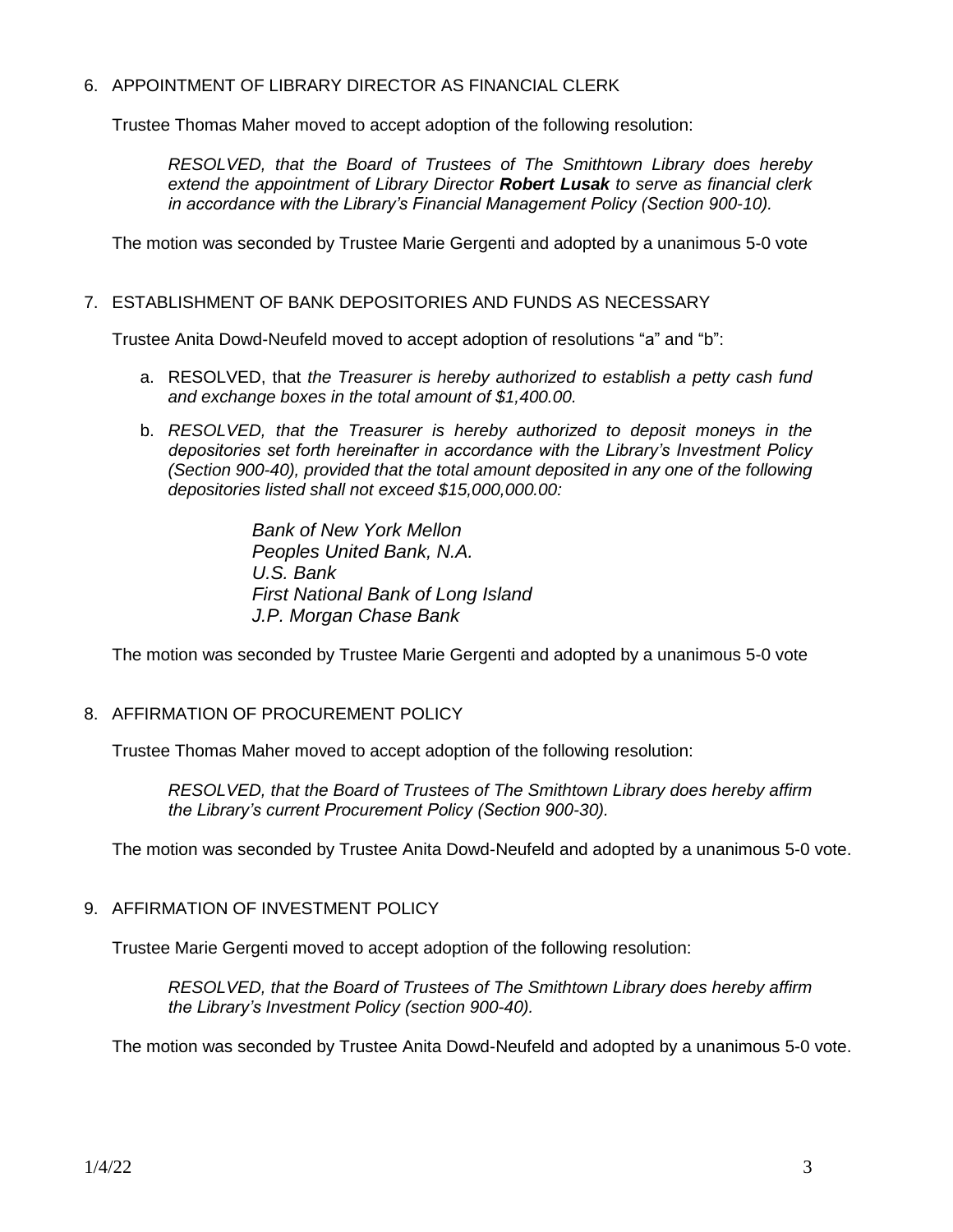## 10. APPOINTMENT OF PROFESSIONALS

Trustee Thomas Maher moved to accept adoption of resolutions "a" and "b":

- a. *RESOLVED, that the Board of Trustees of The Smithtown Library does hereby renew an annual contract with the Joseph P. Price Agency (NOTE: same company, new name effective immediately: Epic Insurance Brokers & Consultants) for 2022 for the purpose of providing property and liability insurance, business, automobile, umbrella, Treasurer's Bond, and Worker's Compensation coverage, at a fee not to exceed \$197,350.00.*
- *b. RESOLVED, that the Board of Trustees of The Smithtown Library does hereby affirm that attorney Kevin A. Seaman be retained to serve as General Counsel and Labor Counsel to The Smithtown Library, effective January 1, 2022 through December 31, 2022 (with the Library's option to renew into the 2023 calendar year), at the annual retainer amount of \$32,500.00, pursuant to the terms of a Letter of Engagement.*

The motion was seconded by Trustee Marie Gergenti and adopted by a unanimous 5-0 vote.

## 11. APPOINTMENT OF ACCOUNTING FIRM

Trustee Anita Dowd-Neufeld moved to accept adoption of the following resolution:

*RESOLVED, that the Board of Trustees of The Smithtown Library does hereby approve the services of Baldessari & Coster, LLP, Certified Public Accountants, to prepare financial statements and Federal Form 990, and to provide audit and related services in accordance with generally accepted accounting principles, to The Smithtown Library, for the fiscal year beginning January 1, 2022 and ending December 31, 2022 at a fee not to exceed \$23,400.00, as per submitted proposal.*

The motion was seconded by Trustee Thomas Maher and adopted after discussion by a unanimous 5-0 vote.

#### 12. RECORDS MANAGEMENT PROCEDURE MANUAL – 2022 annual update

Trustee Anita Dowd-Neufeld moved to accept adoption of the following resolution

*RESOLVED, that the Board of Trustees of The Smithtown Library does hereby adopt the Records Management Procedure Manual for 2022, prepared by Records Management Officer Lauren Gunderson, in accordance with the guidelines of the State of New York and in adherence to the Records Retention and Disposition Schedule LGS-1, Section 185.15, 8NYCRR (appendix L), as established by the New York State Archives Division of the State Education Department (note: this is adopted* on an annual basis; no changes have been made to the Records Management Procedure Manual from the previous year).

The motion was seconded by Trustee Marie Gergenti and adopted by a unanimous 5-0 vote.